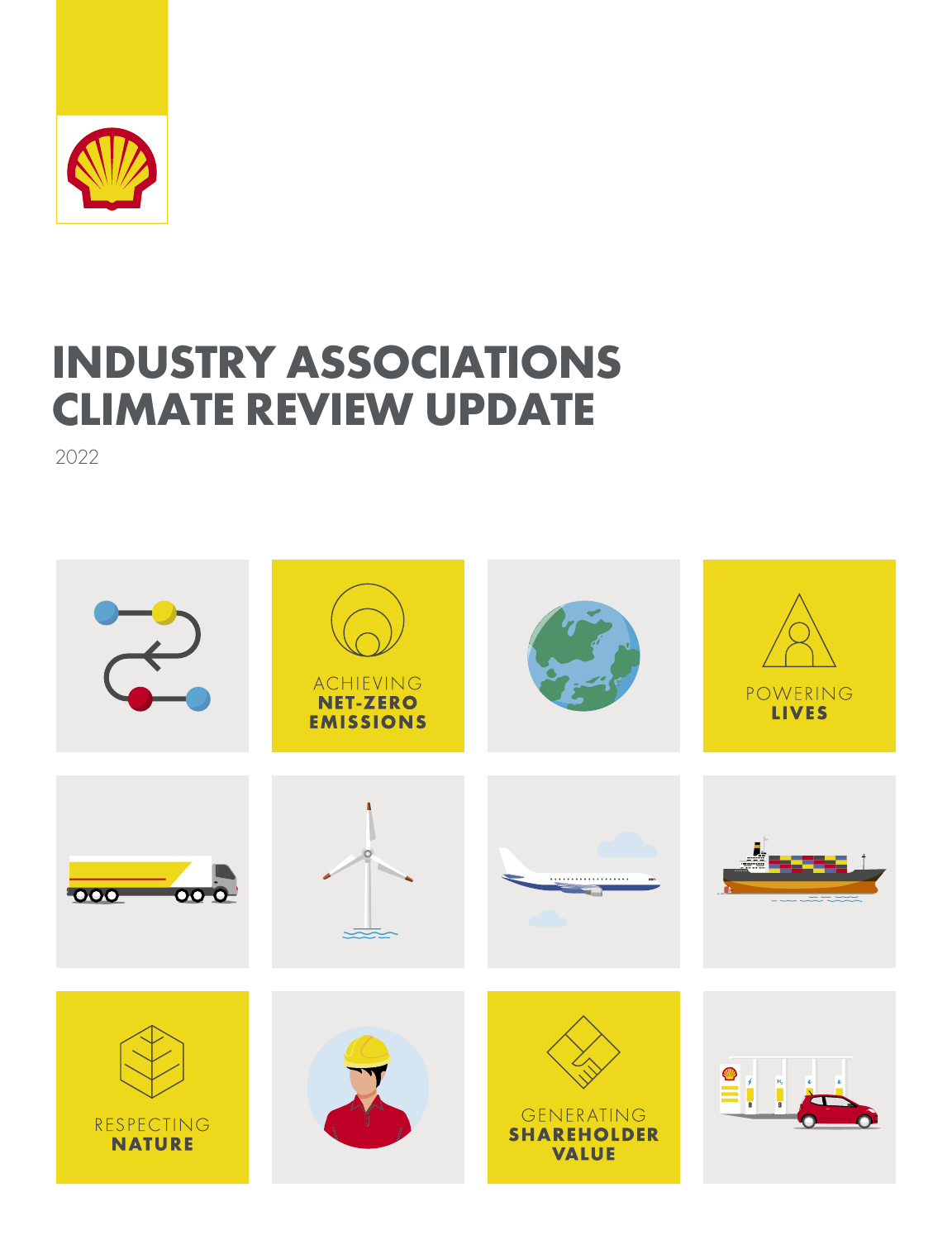

The world needs urgent action to achieve net-zero emissions in support of the more ambitious goal of the UN Paris Agreement: to limit the rise in average global temperature to 1.5 degrees Celsius.

Shell's strategy, Powering Progress, sets out our target to become a net-zero emissions energy business by 2050, in step with society, along with goals to respect nature, power lives and generate shareholder value.1 We are transforming our business to meet our net-zero target, providing more low-carbon energy and working with our customers and others to reduce emissions too, sector by sector.

Shell engages with governments and other stakeholders – such as international organisations, industry associations and coalitions – to support robust policies, legislation and regulations designed to accelerate the transition to net-zero emissions.

This update focuses on our work with eight industry associations where we identified climate-related policy misalignment with Shell's positions. It is another step in our drive for greater transparency around political engagement.

In the past year, we have provided more information on our website about the policies we support and our advocacy.2 These include:

- New global climate and energy transition policy positions we updated our previous global climate-related policy positions to be in line with our Powering Progress strategy. The new positions reflect our belief that the world needs to rapidly decarbonise each of the key sectors that contributes to global emissions.
- Further examples of our climate and energy transition-related advocacy in key markets, including responses to government policy consultations.
- Links to our public submissions for the European Union (EU) Transparency Register and the US Lobbying Disclosure Act.

We have continued to work to ensure our memberships of industry associations support our positions. We are clear that our memberships should strengthen and not undermine our support of the goal of the Paris Agreement and the global drive to achieve net-zero emissions.

Our 2019 and 2021 Industry Association Climate Reviews provided detailed assessments of the alignment between our climate-related policy positions and those of key industry associations. In 2020, we published a progress update.

In this 2022 update, we highlight actions we have taken over the past year to address differences in climate-related positions with the seven industry associations where we found some misalignment, and the one association where we found material misalignment. We also provide 2021 payment data for the 36 industry associations we included in our last report, as well as a case study about our climate lobbying in the EU and USA.

In 2023, we will publish our next detailed Industry Associations Climate Review, in which we plan to use our updated global climate and energy transition policy positions as the basis of our assessments. We publish detailed assessments at two-year intervals to provide time to set out our expectations of associations, and to engage with them to encourage meaningful change.

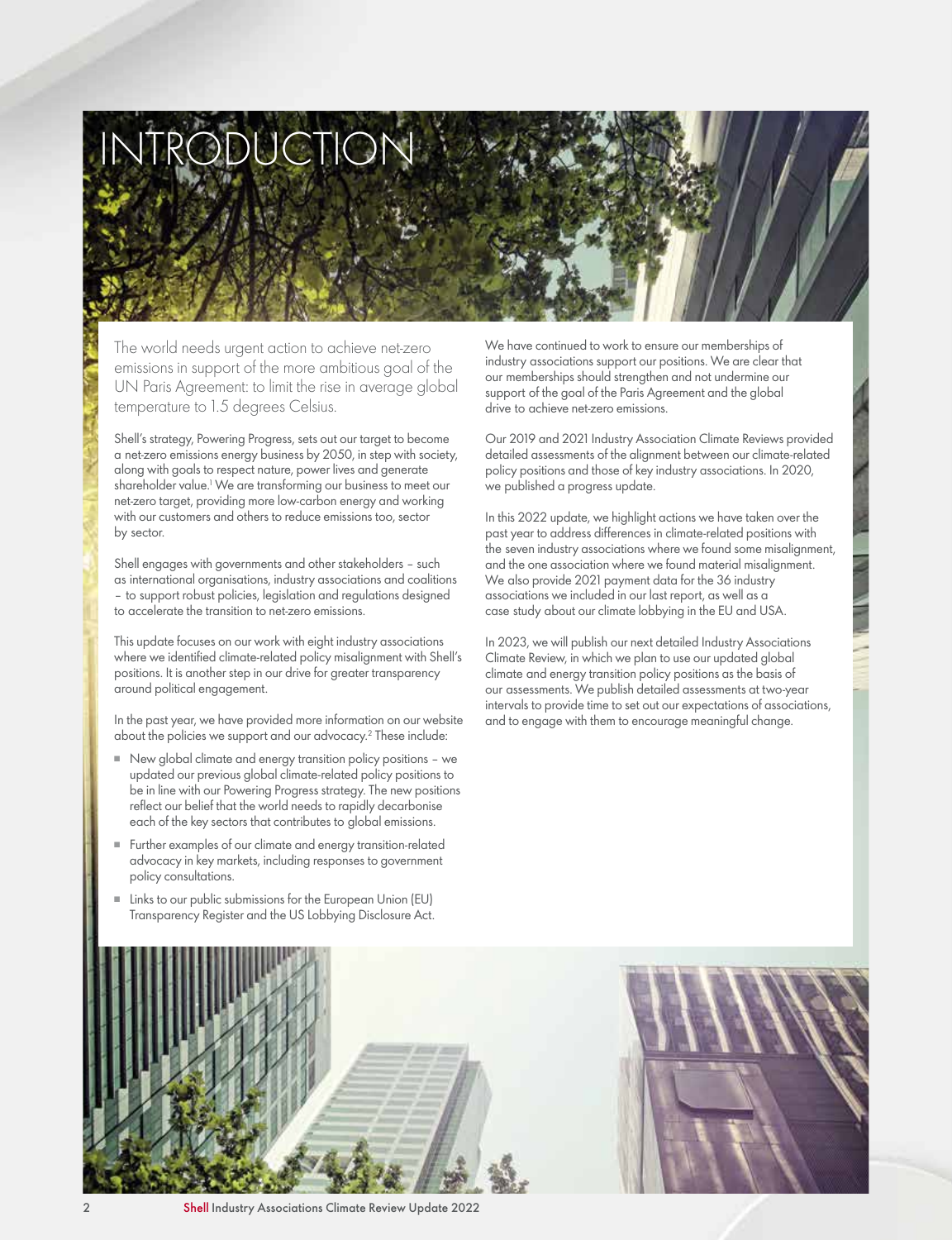#### **PAYMENTS TO INDUSTRY ASSOCIATIONS**

Table 1 (below) provides an overview of the payments we made to 36 industry associations in 2021. We typically pay annual membership fees to industry associations. Membership fees may be calculated as either fixed fees for all members, or as a proportion of the annual turnover or production volumes of members. In some cases, we make additional payments, to sponsor research or an event, for example.

We require industry associations to confirm that Shell funds or resources are not used for payments to political parties, political organisations or their representatives, either directly or indirectly.3

In the EU and the USA, we report expenditure associated with our lobbying activities, which includes estimated percentages of industry association costs, in line with the requirements and guidelines set out in the EU Transparency Register and the US Lobbying Disclosure Act respectively. These submissions are publicly available, and we provide links to them on our website.4 There are different rules for which costs should be reported in these two submissions.

## Table 1: Shell payments to industry associations in 2021

| Shell payments in 2021<br>(USD range) | Industry association                                                                                                                                                                                                                                                                                                                                                                                                                                                                                                                                                                   | Member of board<br>or executive committee                                                                                                                                                   |
|---------------------------------------|----------------------------------------------------------------------------------------------------------------------------------------------------------------------------------------------------------------------------------------------------------------------------------------------------------------------------------------------------------------------------------------------------------------------------------------------------------------------------------------------------------------------------------------------------------------------------------------|---------------------------------------------------------------------------------------------------------------------------------------------------------------------------------------------|
| $10 - 12.5M$                          | American Petroleum Institute (API)                                                                                                                                                                                                                                                                                                                                                                                                                                                                                                                                                     | Board, executive committee                                                                                                                                                                  |
| $7.5 - 10M$                           |                                                                                                                                                                                                                                                                                                                                                                                                                                                                                                                                                                                        |                                                                                                                                                                                             |
| $5 - 5.5M$                            |                                                                                                                                                                                                                                                                                                                                                                                                                                                                                                                                                                                        |                                                                                                                                                                                             |
| $2.5 - 5M$                            |                                                                                                                                                                                                                                                                                                                                                                                                                                                                                                                                                                                        |                                                                                                                                                                                             |
| $1 - 2.5M$                            | American Chemistry Council (ACC)<br>U.S. Chamber of Commerce (USC)<br>Western States Petroleum Association (WSPA)                                                                                                                                                                                                                                                                                                                                                                                                                                                                      | Board, executive committee<br>Board<br>Board                                                                                                                                                |
| $500,000 - 1M$                        | European Chemical Industry Council (Cefic)<br>Electric Power Supply Association (EPSA)<br>European Petroleum Refiners Association (including FuelsEurope and Concawe)<br>International Association of Oil & Gas Producers (IOGP)<br>National Association of Manufacturers (NAM)<br>Offshore Energies UK (formerly OGUK)<br>Oil & Gas Climate Initiative (OGCI)<br>Vereniging Nederlandse Petroleum Industrie (VNPI)                                                                                                                                                                    | Board, executive committee<br>Board<br>Board <sup>5</sup><br>Management committee <sup>6</sup><br>Board<br>Board<br>Executive committee<br>Board                                            |
| $100.000 - 500.000$                   | Australian Petroleum Production & Exploration Association (APPEA)<br>Canadian Association of Petroleum Producers (CAPP)<br><b>Canadian Fuels Association (CFA)</b><br>Confederation of British Industry (CBI)<br>Eurogas<br>International Emissions Trading Associations (IETA)<br>Ipieca<br>Natural Gas Supply Association (NGSA)<br>Solar Energy Industries Association (SEIA)<br>United Kingdom Petroleum Industry Association (UKPIA)<br>Confederation of Netherlands Industry and Employers (VNO-NCW)<br>WindEurope<br>World Business Council for Sustainable Development (WBCSD) | Board <sup>7</sup><br>Board<br>Board<br>None <sup>8</sup><br>Board<br>Board<br>Executive committee<br>Board<br>Board<br>UKPIA Council <sup>9</sup><br>Board<br>Board<br>Executive committee |
| $50,000 - 100,000$                    | <b>Business Council of Australia (BCA)</b><br>European Round Table for Industry (ERT)<br>International Air Transport Association (IATA)<br>Queensland Resources Council (QRC)<br>Texas Oil & Gas Association (TXOGA)                                                                                                                                                                                                                                                                                                                                                                   | None<br>None<br>None<br>None<br>Board                                                                                                                                                       |
| $0 - 50,000$                          | Australian Industry Greenhouse Network (AIGN)<br>Australian Industry Group (Ai Group)<br>BusinessEurope<br>Chamber of Minerals and Energy of Western Australia (CME)<br>Hydrogen Europe<br>International Gas Union (IGU)                                                                                                                                                                                                                                                                                                                                                               | None<br>None<br>None<br>None<br>None<br>Executive committee <sup>10</sup>                                                                                                                   |

Note: These figures relate to payments made to the industry associations. They include membership fees and, where relevant, additional payments, such as to sponsor research or events. They do not<br>include the cost of second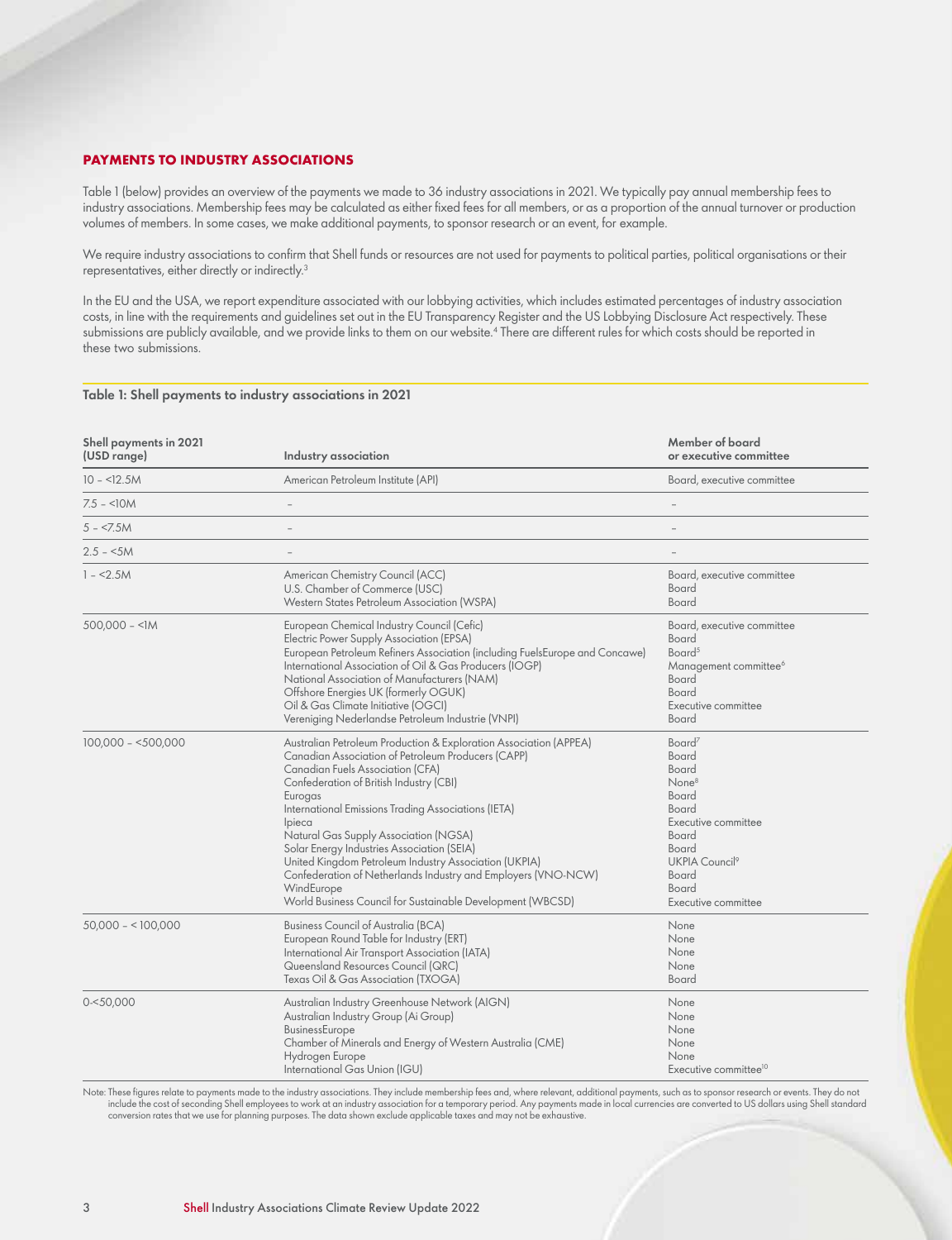## **EVOLVING POLICY POSITIONS**

We believe that the world needs to rapidly decarbonise key sectors that contribute to global emissions – including power, shipping, aviation, road freight, passenger transport, buildings and heavy industry – if it is to achieve net-zero emissions by 2050. This needs to be done while ensuring affordable and secure access to energy.

We published our updated global climate and energy transition policy positions in October 2021.<sup>11</sup> These positions serve as a general global framework for Shell's advocacy with governments, international organisations, industry associations, coalitions and other stakeholders globally, regionally and within countries. By updating our policy positions, and sharing these with industry associations and other stakeholders, we aim to increase collaboration and help to create the climate policy frameworks needed to achieve net-zero emissions. Our positions will continue to evolve.

The updated global policy positions will provide the basis for the detailed assessments in our Industry Associations Climate Review in 2023.

## **ACTIONS TO ADDRESS CLIMATE-RELATED MISALIGNMENT**

In our 2021 Industry Associations Climate Review, we assessed 36 industry associations' climate-related policy and advocacy positions against the six climate-related policy positions we published in 2020.12 We found:

- material misalignment with one association (Queensland Resources Council, QRC);
- some misalignment with seven associations; and
- alignment with 28 associations.

Over the past year, we have continued to engage with the eight industry associations where we found material misalignment or some misalignment. Table 2 (page 6) provides an overview of the actions we have taken, the changes we have observed in the associations' climate-related positions and our next steps.

#### **Material misalignment**

We stated in our 2021 report that we were reassessing our membership of QRC because we had found material misalignment. We have engaged with QRC intensively on the areas where we identified misalignment. We welcome the publication of QRC's updated Energy and Climate Policy in March 2022 and QRC's confirmation that it will advocate in line with this policy.13 We continue to see broad value in our membership of QRC, including QRC's advocacy and expertise in a range of environmental and regulatory issues. We have therefore decided to remain a member of QRC; we will continue to engage with the association and monitor its policy and advocacy.

## **Some misalignment**

We have engaged with the seven associations where we found some misalignment. Some of the associations updated their climate-related positions and/or engaged more positively on climate policy. We remain in the seven associations at the current time, as we believe we can have a greater impact within the associations than outside them, and because we see broader value in our memberships. We are engaging with these associations on our updated global climate and energy transition policy positions, which we will use as the basis for our assessments in 2023.

Some associations have not moved as far and as fast as we wanted them to. We continue to find some misalignment with Texas Oil & Gas Association (TXOGA). Although TXOGA recently published its first climate statement, it does not state support for the goal of the Paris Agreement or carbon pricing. We are remaining in TXOGA at the current time because we believe that there is broad value in our membership and that we have more influence within the association than outside it.

Our business in Texas is transforming rapidly. We recently sold our Upstream business in the Permian Basin and our Deer Park refinery near Houston. We are working to help decarbonise industrial hubs in the region, for which carbon capture, utilisation and storage (CCUS) is critical. TXOGA plays an important role in advising the Texas state government on legislation and regulation to help enable CCUS. TXOGA also supports the reduction of methane emissions and flaring across the oil and gas industry in Texas, including through the Texas Methane & Flaring Coalition.<sup>14</sup>

Shell is also a member of TXOGA working groups on climate policy, carbon management and other environmental issues. We will increase our engagement with TXOGA to encourage it to support the goal of the Paris Agreement and net-zero emissions, and other positions that we support in our global climate and energy transition policy positions. We will continue to monitor TXOGA's policy and advocacy, and we will publicly highlight our different positions where we identify misalignment.

Some stakeholders have concerns about our membership of American Petroleum Institute (API). We continue to believe that there is broad value in our membership of API. For example, it sets safety, environmental and technical standards for oil and gas companies, and it advocates on a wide range of state and federal issues including trade, transport, taxes and the environment. We also recognise API's leading role in creating the Environmental Partnership.15

In our 2021 report, we noted API's statements in support of the goal of the Paris Agreement, carbon pricing and direct regulation of methane emissions. We believe that API has continued to engage more positively on climate and energy transition policies during the past year. However, we recognise that there are sometimes differences in our advocacy approaches. We continue to engage with API to encourage it to support the climate and energy transition policy positions that we support. We will continue to track alignment between API's positions and our own, and will be transparent about where we find differences.

#### **NEXT STEPS IN IMPROVING TRANSPARENCY AROUND OUR CLIMATE ADVOCACY**

We welcome the outcomes of COP26, especially the increased urgency to limit the rise in average global temperature to 1.5 degrees Celsius, while recognising that more needs to be done, particularly this decade. We see opportunity this year, ahead of COP27, for the progress needed. This includes policies to drive decarbonisation of key sectors, investment in natural ecosystems, national plans for a just transition to help protect vulnerable communities, and policies to ensure security of energy supply.

In 2023, we will publish our next detailed Industry Associations Climate Review, in which we plan to use our updated global climate and energy transition policy positions as the basis of our assessments.

We will continue to engage with other companies, investors and non-governmental organisations as we further develop our approach to greater transparency around climate lobbying and reporting.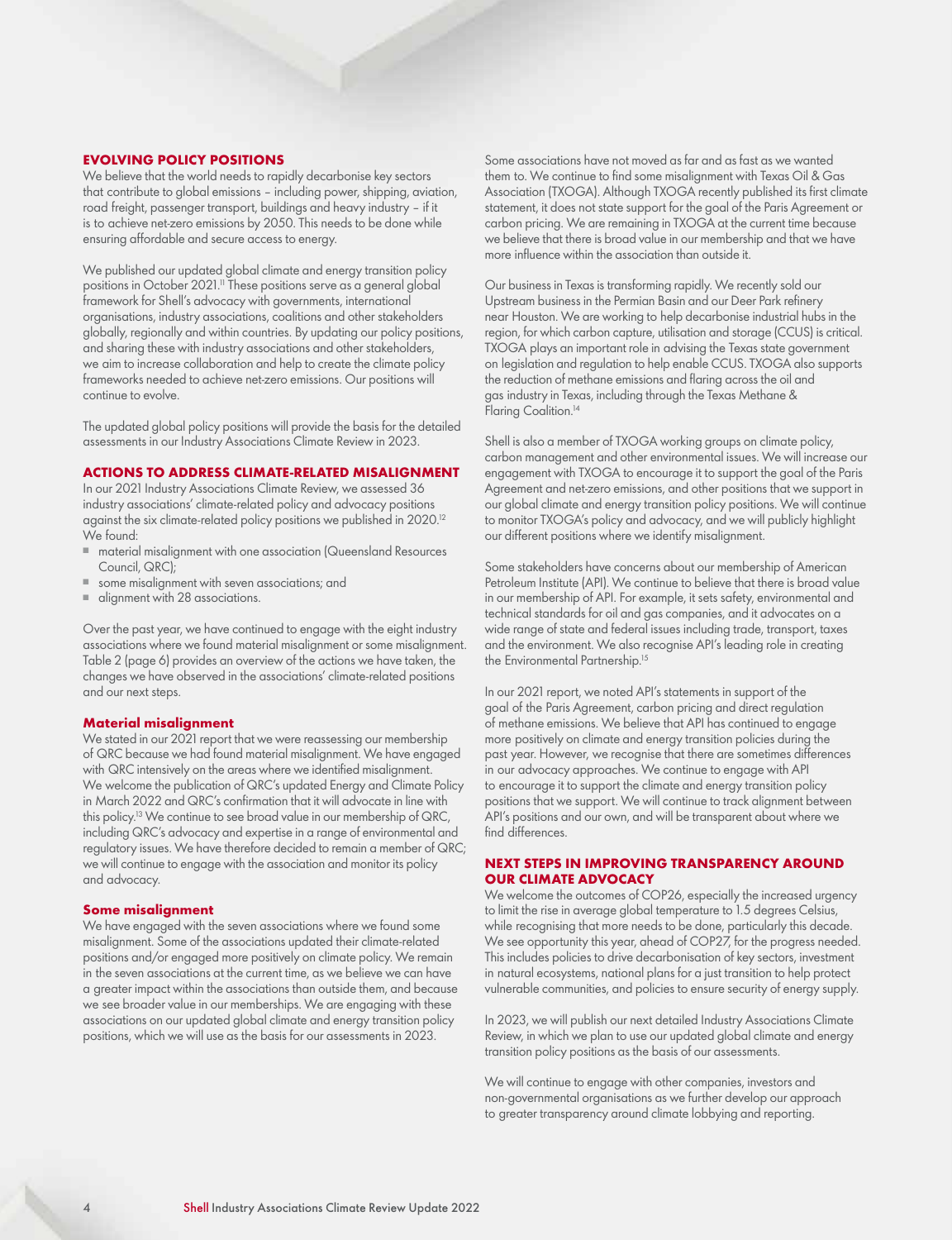#### **OUR CLIMATE LOBBYING IN THE EU AND THE USA**

Shell believes that urgent action is needed on climate change. That is why we continue to engage with governments directly and participate in coalitions and partnerships, alongside our work with industry associations. We do this to identify and help shape the policies needed to increase the pace of decarbonisation, while ensuring a balanced and just energy transition. Here are some examples of our climate lobbying in the EU and the USA.

#### **EU**

In 2021, Shell advocated an ambitious Fit for 55 (FF55) package, intended to set the EU on course to achieve its targets to reduce greenhouse gas emissions by 55% by 2030 and reach climate neutrality by 2050.<sup>16</sup> We believe that the FF55 package should ensure a pathway to net-zero emissions by 2050 for every major economic sector.

In the FF55 package, Shell supported a strengthened EU Emissions Trading System (ETS), aligned with the new EU climate goals, and a higher renewable energy target under the revised Renewable Energy Directive.<sup>17</sup> We also advocated policies to accelerate sectoral decarbonisation, especially in sectors that are harder-to-abate such as aviation, shipping, commercial road transport and heavy industry.18 These include sectoral mandates for the use of renewable hydrogen in heavy industry and road transport under the Renewable Energy Directive, as well as sustainable aviation fuels under the proposed ReFuelEU Aviation regulation.

We worked with the news organisation POLITICO Europe to present three policy dialogues with EU policymakers on key aspects of the FF55 package. These events included public discussions on the

decarbonisation of aviation, the role of hydrogen in heavy industry and transport, and a pathway for the EU to reach its climate neutrality target.<sup>19</sup>

We also joined an alliance to urge the European Commission to accelerate the deployment of renewable energy in the industrial sector.<sup>20</sup> We welcomed the Commission's proposed revision of the Renewable Energy Directive and the inclusion of renewable energy mandates for the industrial and transport sectors.<sup>21</sup>

We will continue to advocate an ambitious FF55 package. Key areas of focus include supporting the revision of the EU ETS, scaling up investment in low-carbon industrial processes, setting sectoral renewable energy targets to drive renewables into transport and industry, and defining higher blending mandates for sustainable aviation fuels.

We provide updates about our advocacy on our website and in our Shell EU Affairs Twitter account.<sup>22</sup>

## **USA**

Shell has advocated in support of the Biden administration's target of net-zero emissions by 2050.<sup>23</sup> We have also supported calls for ambitious 2030 emission reductions in line with the Biden administration's 2050 target.24

We have advocated the restoration of direct federal regulation of methane emissions from new or modified sources, which was signed into law in 2021, and for new regulation of methane from existing sources.<sup>25</sup>

We have also publicly stated support for the bipartisan infrastructure package which was signed into law in November 2021.<sup>26</sup> This \$1.2 trillion package includes billions of dollars for hydrogen hubs, carbon capture utilisation and storage (CCUS), clean energy infrastructure (including for electric vehicles) and a modernised power grid better able to support renewable electricity.<sup>27</sup>

Shell and other companies have written a letter in support of the climate provisions in the Build Back Better Act (BBBA).<sup>28</sup> The proposed climate provisions include expanded tax credits for CCUS, the purchase of electric vehicles, and wind, solar and hydrogen production.29 The legislation passed the US House of Representatives last year and is still under consideration in the Senate.

We have found that working with fuel- and technology-specific coalitions, such as the Clean Hydrogen Future Coalition and the Carbon Capture Coalition,<sup>30</sup> is effective in moving energy transition priorities through Congress and building administration support for them.31 The CEO Climate Dialogue, a group of 26 companies and four environmental non-profit organisations, has also helped to advance key elements of both spending packages while continuing to press for more meaningful policy action, such as an economy-wide carbon price.<sup>32</sup>

We will continue to advocate directly and through coalitions and industry associations for government actions to advance the energy transition and make progress towards short- and long-term climate goals in the USA. We plan to continue to support the key climate provisions in the BBBA. We intend to recommend the prompt deployment of funds from the infrastructure package to create clean hydrogen hubs and develop CCUS, as well as to modernise the power grid and build infrastructure for electric vehicles, among other things.

We provide updates about our advocacy on our website and in our Shell US Twitter account.<sup>33</sup>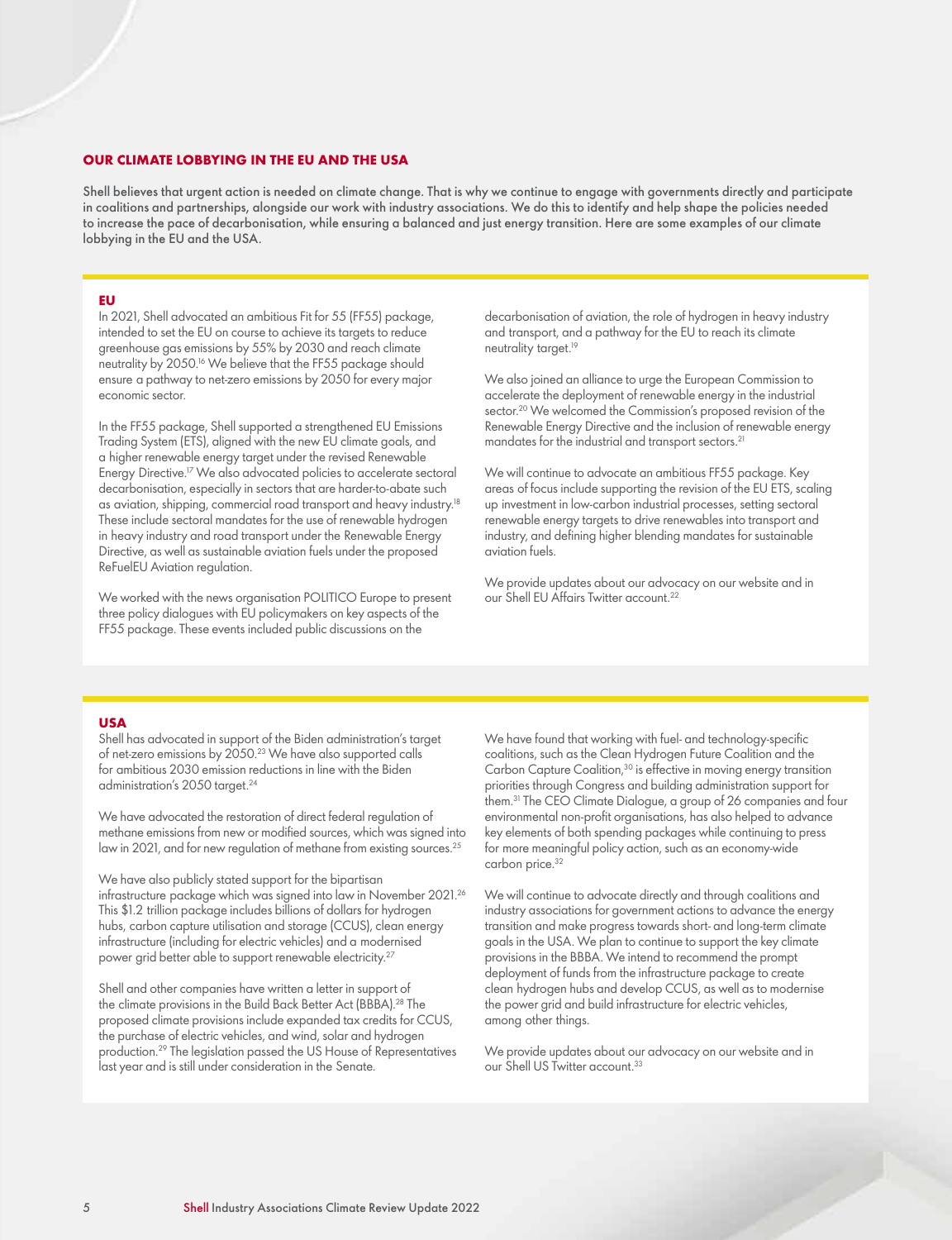Table 2: Update on industry associations which had material misalignment or some misalignment in Shell's 2021 Industry Associations Climate Review

| Industry<br>association                                | Action taken by Shell<br>(since our 2021 review)                                                                                                                                                                                                                                                                                                                                                                                                                                                                                                                                                                                                                                                                                                                                                                                                                                                                                                                                                                                                                                                                                                              | Key changes in the industry<br>association's climate positions<br>(since our 2021 review)                                                                                                                                                                                                                                                                                                                                                                                                                                                                                                                                                                              | <b>Next steps</b>                                                                                                                                                                                                                                                                                                                                                                                                                               |
|--------------------------------------------------------|---------------------------------------------------------------------------------------------------------------------------------------------------------------------------------------------------------------------------------------------------------------------------------------------------------------------------------------------------------------------------------------------------------------------------------------------------------------------------------------------------------------------------------------------------------------------------------------------------------------------------------------------------------------------------------------------------------------------------------------------------------------------------------------------------------------------------------------------------------------------------------------------------------------------------------------------------------------------------------------------------------------------------------------------------------------------------------------------------------------------------------------------------------------|------------------------------------------------------------------------------------------------------------------------------------------------------------------------------------------------------------------------------------------------------------------------------------------------------------------------------------------------------------------------------------------------------------------------------------------------------------------------------------------------------------------------------------------------------------------------------------------------------------------------------------------------------------------------|-------------------------------------------------------------------------------------------------------------------------------------------------------------------------------------------------------------------------------------------------------------------------------------------------------------------------------------------------------------------------------------------------------------------------------------------------|
|                                                        | Material misalignment in our 2021 review                                                                                                                                                                                                                                                                                                                                                                                                                                                                                                                                                                                                                                                                                                                                                                                                                                                                                                                                                                                                                                                                                                                      |                                                                                                                                                                                                                                                                                                                                                                                                                                                                                                                                                                                                                                                                        |                                                                                                                                                                                                                                                                                                                                                                                                                                                 |
| Queensland<br><b>Resources</b><br><b>Council (QRC)</b> | Shell urged QRC to update its position on<br>energy and climate change to support the goal<br>of the Paris Agreement and carbon pricing. We<br>also urged it to support policies to encourage<br>fuel-switching to lower-emission energy sources<br>in power generation and to include a position<br>that it will not advocate any new unabated<br>coal-fired power generation.<br>We encouraged QRC to state support for the<br>direct regulation of methane emissions and<br>reductions in methane emissions throughout the<br>natural gas supply chain. We encouraged it to<br>frame its support for carbon capture and<br>storage within the context of the goal of the<br>Paris Agreement and net-zero emissions.<br>QRC provided a draft updated policy<br>document to Shell in September 2021. We<br>wrote to QRC in October 2021 to indicate our<br>intention to remain in QRC, subject to<br>publication of its updated policy document and<br>assurance that it would advocate in line with<br>this. Following publication of QRC's updated<br>energy and climate policy in March 2022, we<br>wrote to QRC to confirm our membership. <sup>34</sup> | QRC published its updated energy and<br>climate policy in March 2022. <sup>35</sup> It states:<br>support for the goal of the Paris Agreement<br>and net-zero emissions by 2050;<br>support for "market-based policies to meet<br>emission-reduction goals" that "deliver a<br>clear, predictable and long-term price signal<br>to enable investment in new generation and<br>also to research and deploy the full range of<br>low and zero-emission technologies";<br>support for "investments in fuel switching"<br>to lower emissions energy sources"; and<br>• that "QRC does not advocate investment<br>in new domestic unabated coal-fired power<br>generation". | Shell will remain a member of QRC at the<br>current time. We will continue to engage<br>with the association in greas where we<br>have different views.<br>We will encourage QRC to support the<br>positions that we support in our latest global<br>climate and energy transition policy positions.<br>We will continue to track alignment between<br>QRC's positions and our own, and will be<br>transparent about where we find differences. |

# Some misalignment in our 2021 review

well-designed methane fee.41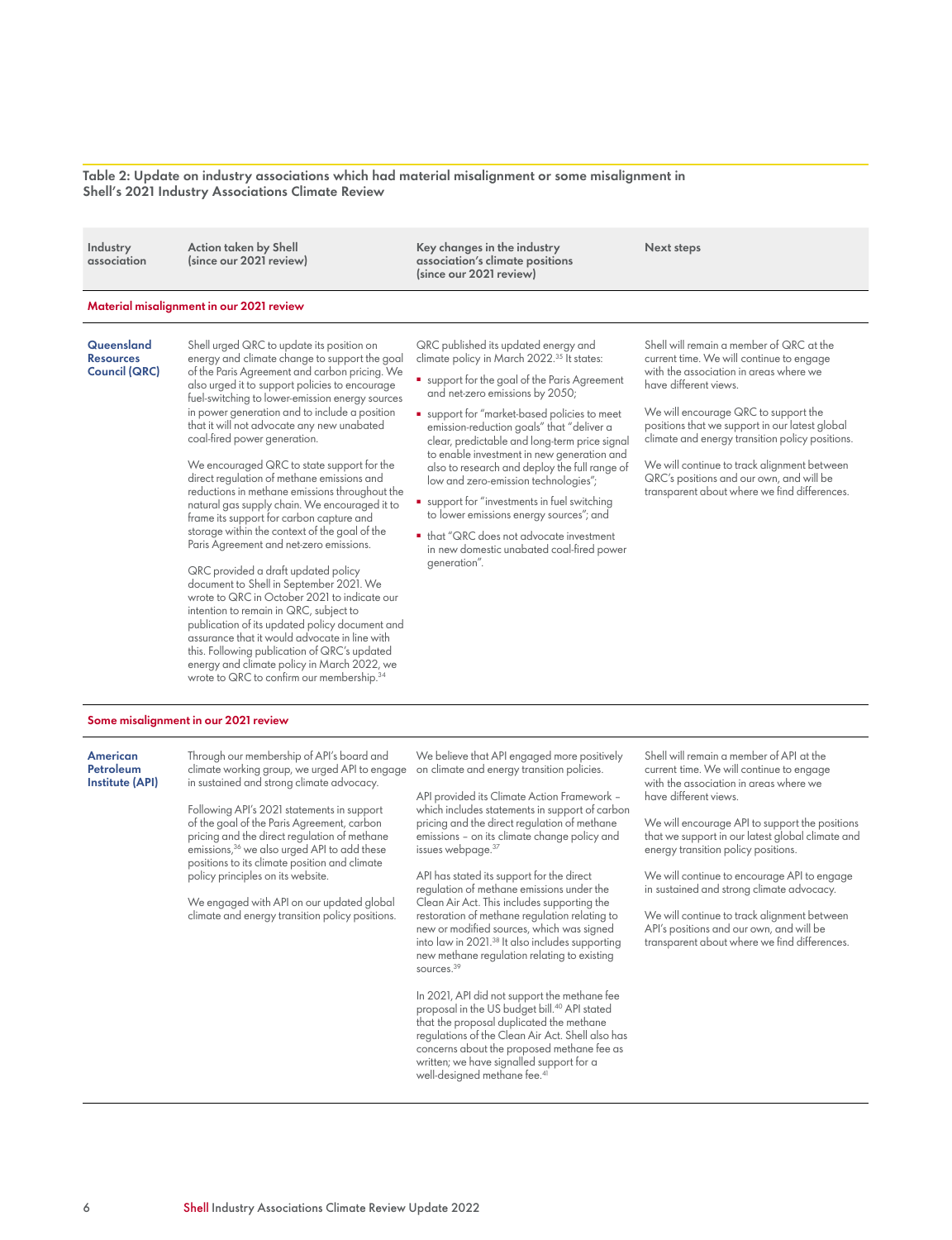| Industry<br>association                                                                    | Action taken by Shell<br>(since our 2021 review)                                                                                                                                                                                                                                                                                                                                                                                                              | Key changes in the industry<br>association's climate positions<br>(since our 2021 review)                                                                                                                                                                                                                                                                                                                                                                                                                                  | Next steps                                                                                                                                                                                                                                                                                                                                                                                                                                         |
|--------------------------------------------------------------------------------------------|---------------------------------------------------------------------------------------------------------------------------------------------------------------------------------------------------------------------------------------------------------------------------------------------------------------------------------------------------------------------------------------------------------------------------------------------------------------|----------------------------------------------------------------------------------------------------------------------------------------------------------------------------------------------------------------------------------------------------------------------------------------------------------------------------------------------------------------------------------------------------------------------------------------------------------------------------------------------------------------------------|----------------------------------------------------------------------------------------------------------------------------------------------------------------------------------------------------------------------------------------------------------------------------------------------------------------------------------------------------------------------------------------------------------------------------------------------------|
|                                                                                            | Some misalignment in our 2021 review continued                                                                                                                                                                                                                                                                                                                                                                                                                |                                                                                                                                                                                                                                                                                                                                                                                                                                                                                                                            |                                                                                                                                                                                                                                                                                                                                                                                                                                                    |
| <b>Chamber of</b><br>Minerals and<br><b>Energy of</b><br>Western<br><b>Australia (CME)</b> | Shell engaged with CME and urged it to update<br>its climate policy to include support for carbon<br>pricing and net-zero emissions.<br>We encouraged CME to state support for the<br>direct regulation of methane emissions. We also<br>encouraged it to state support for the reduction<br>of methane emissions throughout the natural<br>gas supply chain.<br>We engaged with CME on our updated global<br>climate and energy transition policy positions. | CME published its updated climate policy in<br>2021.42 It includes a statement of support for<br>"reducing emissions to net zero as soon as<br>possible and no later than 2050".<br>It also states that CME will advocate<br>"a transparent price signal across the whole<br>economy and promotion of lowest cost<br>abatement, leveraging existing mechanisms<br>where possible, and appropriately considering<br>the international competitiveness of trade<br>exposed industries".                                      | Shell will remain a member of CME at the<br>current time. We will continue to engage<br>with the association in areas where we<br>have different views.<br>We will encourage CME to support the<br>positions that we support in our latest global<br>climate and energy transition policy positions.<br>We will continue to track alignment between<br>CME's positions and our own, and will be<br>transparent about where we find differences.    |
| <b>Electric Power</b><br><b>Supply</b><br><b>Association</b><br>(EPSA)                     | Shell continued to be a member of EPSA's board<br>and urged EPSA to state support for the goal of<br>the Paris Agreement.<br>We engaged with EPSA on our updated global<br>climate and energy transition policy positions.                                                                                                                                                                                                                                    | EPSA's advocacy is focused on power markets.<br>Its policy principles state support for "efforts<br>to combat climate change through transparent,<br>open, and nondiscriminatory competitive<br>markets".43<br>Although it has not stated support for the goal<br>of the Paris Agreement, EPSA's power market<br>advocacy is based on the assumption that the<br>energy transition is taking place; its advocacy<br>includes explaining how power markets can<br>contribute to achieving net-zero emissions. <sup>44</sup> | Shell will remain a member of EPSA at the<br>current time. We will continue to engage<br>with the association in areas where we<br>have different views.<br>We will encourage EPSA to support the<br>positions that we support in our latest global<br>climate and energy transition policy positions.<br>We will continue to track alignment between<br>EPSA's positions and our own, and will be<br>transparent about where we find differences. |
| <b>National</b><br><b>Association of</b><br><b>Manufacturers</b><br>(NAM)                  | Shell continued to be a member of NAM's<br>board and climate working group. We urged<br>NAM to state support for carbon pricing.<br>We engaged with NAM on our updated global<br>climate and energy transition policy positions.                                                                                                                                                                                                                              | NAM has not stated support for carbon pricing.<br>NAM updates its policy positions on a four-year<br>cycle (last updated in 2020). <sup>45</sup>                                                                                                                                                                                                                                                                                                                                                                           | Shell will remain a member of NAM at the<br>current time. We will continue to engage<br>the association in areas where<br>we have different views.<br>We will encourage NAM to support the<br>positions that we support in our latest global<br>climate and energy transition policy positions.<br>We will continue to track alignment between<br>NAM's positions and our own, and will be<br>transparent about where we find differences.         |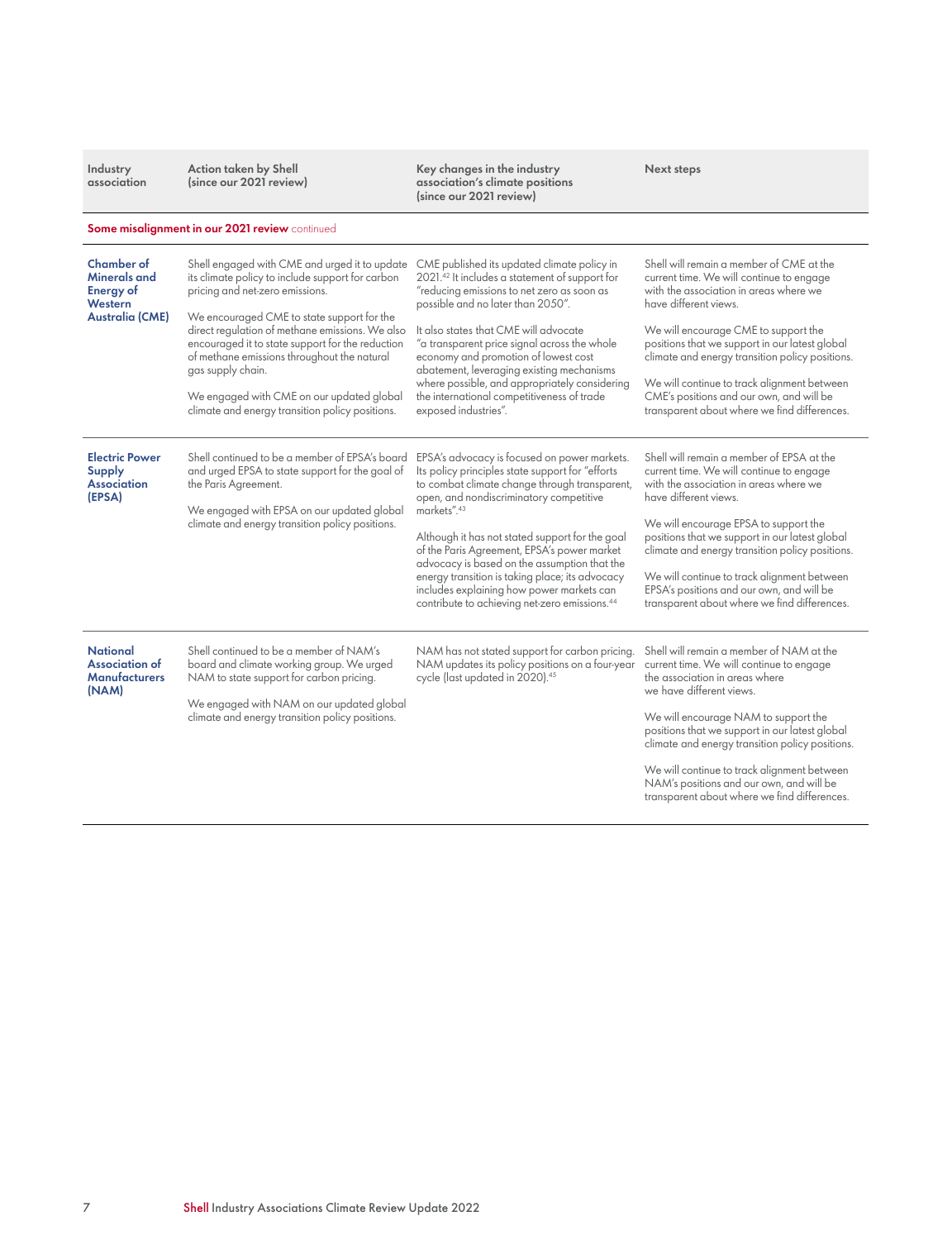| Industry<br>association                                     | Action taken by Shell<br>(since our 2021 review)                                                                                                                                                                                                                                                                                                                                                                                                                             | Key changes in the industry<br>association's climate positions<br>(since our 2021 review)                                                                                                                                                                                                                                                                                                                                                                                                                                                                                | Next steps                                                                                                                                                                                                                                                                                                                                                                                                                                                                                                                                                                   |
|-------------------------------------------------------------|------------------------------------------------------------------------------------------------------------------------------------------------------------------------------------------------------------------------------------------------------------------------------------------------------------------------------------------------------------------------------------------------------------------------------------------------------------------------------|--------------------------------------------------------------------------------------------------------------------------------------------------------------------------------------------------------------------------------------------------------------------------------------------------------------------------------------------------------------------------------------------------------------------------------------------------------------------------------------------------------------------------------------------------------------------------|------------------------------------------------------------------------------------------------------------------------------------------------------------------------------------------------------------------------------------------------------------------------------------------------------------------------------------------------------------------------------------------------------------------------------------------------------------------------------------------------------------------------------------------------------------------------------|
|                                                             | Some misalignment in our 2021 review continued                                                                                                                                                                                                                                                                                                                                                                                                                               |                                                                                                                                                                                                                                                                                                                                                                                                                                                                                                                                                                          |                                                                                                                                                                                                                                                                                                                                                                                                                                                                                                                                                                              |
| <b>Texas Oil &amp; Gas</b><br><b>Association</b><br>(TXOGA) | Shell continued to be a member of TXOGA's<br>board and encouraged TXOGA to develop<br>and publish a climate policy that includes<br>support for the goal of the Paris Agreement<br>and carbon pricing.<br>We participated in TXOGA's working groups<br>on climate policy and carbon management.<br>We engaged with TXOGA on our updated<br>global climate and energy transition policy<br>positions.                                                                         | TXOGA published its first climate statement in<br>March 2022. <sup>46</sup> This states that TXOGA "seeks<br>to be part of the solution to climate change"<br>and that TXOGA supports "public policy<br>that recognizes oil and natural gas are<br>indispensable, facilitates meaningful<br>greenhouse gas (GHG) emissions reductions,<br>and balances economic, environmental,<br>energy and national security needs while<br>promoting innovation".<br>TXOGA's climate statement does not include<br>support for the goal of the Paris Agreement or<br>carbon pricing. | Shell will remain a member of TXOGA at the<br>current time, with a particular focus on carbon<br>capture, utilisation and storage.<br>We will increase our engagement with TXOGA<br>to encourage it to support the goal of the Paris<br>Agreement and net-zero emissions. We will also<br>encourage TXOGA to support other positions<br>that we support in our latest global climate and<br>energy transition policy positions.<br>We will continue to track alignment between<br>TXOGA's positions and our own, and will be<br>transparent about where we find differences. |
| U.S. Chamber of<br>Commerce (USC)                           | Shell continued to be a member of USC's board<br>and task force on climate actions (within USC's<br>Global Energy Institute).<br>Following USC's 2021 statement in support of<br>the direct regulation of methane emissions, we<br>urged USC to state this support in its climate<br>change position and advocacy. We also urged<br>USC to state support for carbon pricing.<br>We engaged with USC on our updated global<br>climate and energy transition policy positions. | USC has stated support for the direct<br>regulation of methane emissions, under<br>very strict conditions, in its climate position<br>and advocacy. <sup>47</sup><br>USC continues to support a market-based<br>approach to accelerate the reduction of<br>greenhouse gas emissions across the<br>economy. <sup>48</sup> It has not explicitly stated a position<br>in support of carbon pricing.                                                                                                                                                                        | Shell will remain a member of USC at the<br>current time. We will continue to engage<br>with the association in areas where<br>we have different views.<br>We will encourage USC to support the positions<br>that we support in our latest global climate and<br>energy transition policy positions.<br>We will continue to track alignment between<br>USC's positions and our own, and will be<br>transparent about where we find differences.                                                                                                                              |
| WindEurope                                                  | Shell engaged with WindEurope about the<br>role of carbon sinks in the transition to<br>net-zero emissions.<br>We engaged with WindEurope on our<br>updated global climate and energy<br>transition policy positions.                                                                                                                                                                                                                                                        | WindEurope has not updated its published<br>statements on carbon sinks.                                                                                                                                                                                                                                                                                                                                                                                                                                                                                                  | Shell will remain a member of WindEurope.<br>We will encourage WindEurope to support the<br>positions that we support in our latest global<br>climate and energy transition policy positions.<br>We will continue to track alignment between<br>WindEurope's positions and our own, and will<br>be transparent about where we find differences.                                                                                                                                                                                                                              |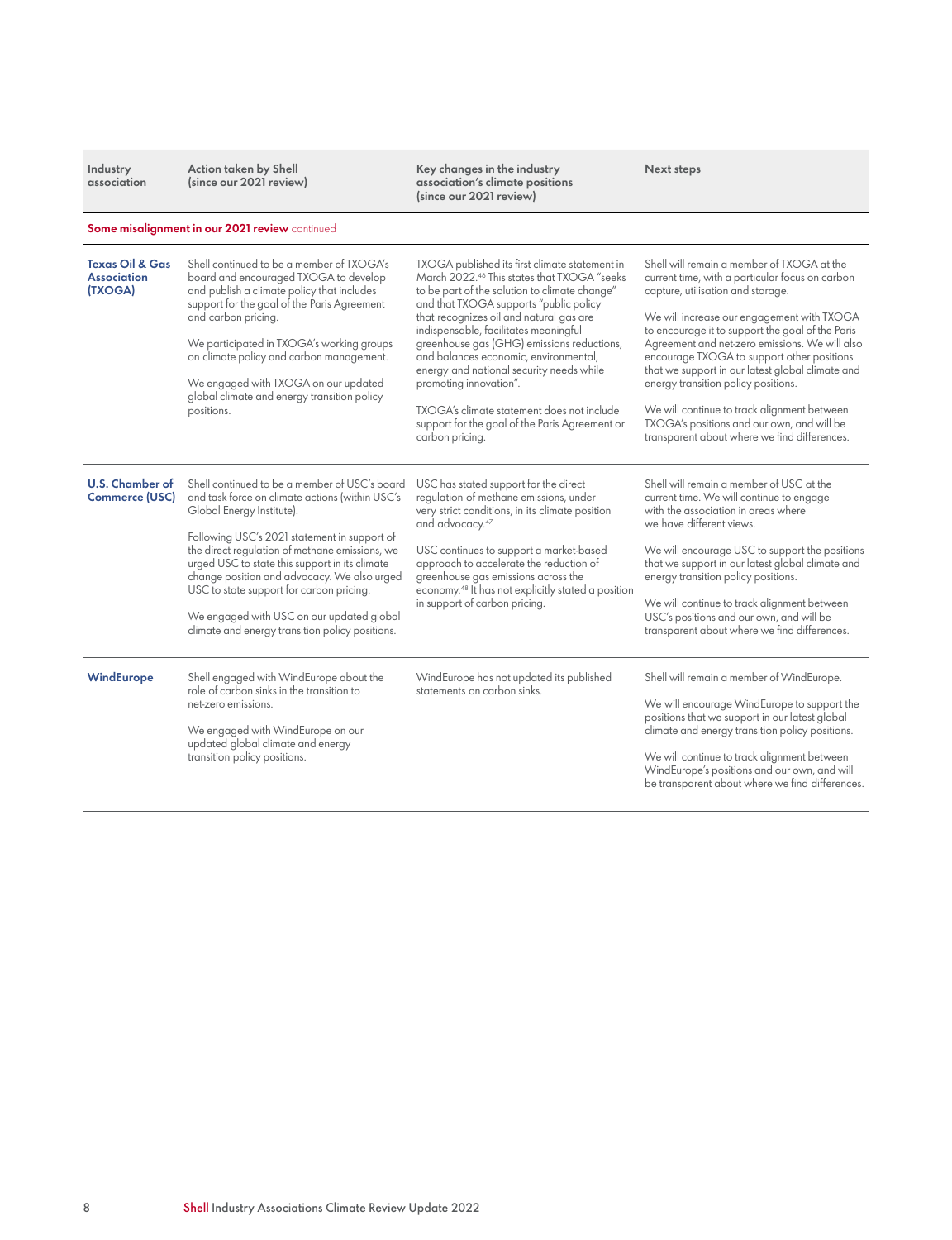#### **END NOTES**

- www.shell.com/powering-progress.html
- www.shell.com/advocacy
- www.shell.com/about-us/our-values.html
- In the USA, Shell's reported expenses related to lobbying practices were \$7,080,000 in 2021. These can be accessed at http://disclosures.house.gov/ using the search criteria: House ID "316890000". In the EU, Shell's reported "Estimated annual costs attributable to activities covered by the register" were €4,000,000 – €4,499,999 in 2021. Shell's submission to the EU Transparency Register can be accessed at ec.europa.eu/transparencyregister/public/consultation/search.do?locale=en&reset= by searching the ID-number: 8616.
- Shell is a member of the EPRA board.
- Shell is a member of the IOGP Management Committee, which is responsible for IOGP's overall strategy and direction.
- Appointments to the board are subject to confirmation by the APPEA board.
- Shell is a member of the CBI President's Committee, which acts as an advisory body to the president and CBI executive on issues of national importance.
- Shell is a member of the UKPIA Council, which governs UKPIA. The council is a non-executive body of members that oversees UKPIA's activities and sets its direction.
- A Shell employee is a member of IGU's executive committee but this is not a Shell-designated position.
- www.shell.com/sustainability/transparency-and-sustainability-reporting/advocacy-and-political-activity/global-climate-and-energy-transition-policy-positions.html
- www.shell.com/promos/sustainability/industry-associations-climate-review-2021/\_jcr\_content.stream/1617784370604/bbe8a29c319bef3c08424184b21543dc6c032239/shell-industryassociations-report-2021.pdf
- www.qrc.org.au/policies/energy-climate-policy/ and www.shell.com/sustainability/transparency-and-sustainability-reporting/advocacy-and-political-activity/our-work-with-industry-associations.html
- www.txoga.org/texas-methane-flaring-coalition-releases-new-methane-and-emissions-report/ and docs.txoga.org/files/3001-tmfc-methane-and-emissions-report-9-7vff.pdf
- theenvironmentalpartnership.org/
- ec.europa.eu/info/strategy/priorities-2019-2024/european-green-deal/delivering-european-green-deal\_en and www.shell.com/sustainability/transparency-and-sustainability-reporting/ advocacy-and-political-activity/advocacy-releases/\_jcr\_content/par/tabbedcontent/tab\_902116744/textimage.stream/1624574590941/4c8e3fde14529abb4f62c4a446299e8db248316c/ shell-contribution-to-eu-ff.pdf
- www.shell.com/sustainability/transparency-and-sustainability-reporting/advocacy-and-political-activity/advocacy-releases/\_jcr\_content/par/tabbedcontent/tab\_902116744/textimage.stream /1624574590941/4c8e3fde14529abb4f62c4a446299e8db248316c/shell-contribution-to-eu-ff.pdf
- www.shell.com/sustainability/transparency-and-sustainability-reporting/advocacy-and-political-activity/advocacy-releases/\_jcr\_content/par/tabbedcontent/tab\_902116744/textimage.stream /1624574590941/4c8e3fde14529abb4f62c4a446299e8db248316c/shell-contribution-to-eu-ff.pdf
- twitter.com/Shell\_EUAffairs/status/1458107491842240522, twitter.com/Shell\_EUAffairs/status/1435138465658818565, and twitter.com/Shell\_EUAffairs/status/1389905119605575680
- .20 www.shell.com/sustainability/transparency-and-sustainability-reporting/advocacy-and-political-activity/advocacy-releases/\_jcr\_content/par/tabbedcontent/tab\_902116744/textimage.<br>stream/1627984680542/a500b541e580f8b8e515
- twitter.com/Shell\_EUAffairs
- http://www.shell.com/advocacy and twitter.com/Shell\_EUAffairs
- www.ceoclimatedialogue.org/ccd-urges-biden-admin-on-ndc, www.ceoclimatedialogue.org/ccd-carbon-price-letter, www.shell.com/energy-and-innovation/the-energy-future/scenarios/ scenario-sketches/new-sketch-a-us-net-zero-co2-energy-system-by-2050/\_jcr\_content/par/relatedtopics\_copy.stream/1624635538561/03ba381d6a211c320749251266b077375378d490/ us-scenario-sketch.pdf and oversight.house.gov/sites/democrats.oversight.house.gov/files/Watkins%20Testimony.pdf?msclkid=7213d19eb10611ec84576a80f6f42d74
- www.ceoclimatedialogue.org/ccd-urges-biden-admin-on-ndc
- www.houstonchronicle.com/opinion/outlook/article/Shell-president-Bring-back-2016-methane-16118131.php, www.shell.com/sustainability/transparency-and-sustainability-reporting/ advocacy-and-political-activity/advocacy-releases/\_jcr\_content/par/tabbedcontent/tab\_902116744/textimage.stream/1635257040339/50054e7e9489cdaebae588db2c02ab1af2c84fcf/ shell-letter-on-methane-april-2021.pdf, www.linkedin.com/posts/gretchen-watkins\_senate-votes-to-restore-regulations-on-climate-warming-activity-6793289498982662144-rVU0 and www. regulations.gov/comment/EPA-HQ-OAR-2021-0317-0912
- www.linkedin.com/posts/gretchen-watkins\_fact-sheet-historic-bipartisan-infrastructure-activity-6831369029920337920-HPeP and www.c2es.org/content/top-companies-call-for-net-zeroinfrastructure-investments/
- www.congress.gov/117/plaws/publ58/PLAW-117publ58.pdf and www.whitehouse.gov/briefing-room/statements-releases/2022/01/31/biden-administration-releases-bipartisan-infrastructurelaw-guidebook-for-state-local-tribal-and-territorial-governments/
- www.linkedin.com/posts/gretchen-watkins\_buildbackbetteract-netzero-poweringprogress-activity-6856380270644391936-trzm, www.corporate.carrier.com/Images/Corporate-Letter-Supporting-BBB-Act-Climate-Provisions-102021\_tcm558-146187.pdf and www.c2es.org/wp-content/uploads/2022/02/02.09.22.BBB\_.CompanyLetter.pdf
- www.congress.gov/bill/117th-congress/house-bill/5376
- cleanh2.org/ and www.c2es.org/our-work/carbon-capture-coalition/
- carboncapturecoalition.org/wp-content/uploads/2022/01/BBB\_Sign-on\_Final\_1.31.22.pdf and carboncapturecoalition.org/wp-content/uploads/2021/10/Hydrogen-LOS\_Budget-Reconciliation\_FINAL.pdf,
- www.ceoclimatedialogue.org/, www.ceoclimatedialogue.org/ccd-climate-legislation-2022-letter-to-congress, www.ceoclimatedialogue.org/ccd-climate-legislation-2022-letter-to-administration, www.ceoclimatedialogue.org/ccd-carbon-price-letter and www.ceoclimatedialogue.org/ccd-urges-biden-admin-on-ndc
- http://www.shell.com/advocacy and twitter.com/shell\_usa
- www.qrc.org.au/policies/energy-climate-policy/ and www.shell.com/sustainability/transparency-and-sustainability-reporting/advocacy-and-political-activity/our-work-with-industry-associations.html
- www.qrc.org.au/policies/energy-climate-policy/
- www.api.org/news-policy-and-issues/blog/2021/01/19/why-us-natural-gas-is-key-to-addressing-ambitions-of-the-paris-agreement and www.api.org/climate
- www.api.org/news-policy-and-issues/climate-change
- www.api.org/-/media/Files/News/Letters-Comments/2022/2022-01-31%20API-Comments-NSPS-OOOOb-and-EG-OOOOc.pdf
- www.api.org/-/media/Files/News/Letters-Comments/2022/2022-01-31%20API-Comments-NSPS-OOOOb-and-EG-OOOOc.pdf
- www.api.org/-/media/Files/News/2021/09/API-Methane-Fee-Opposition-Letter.pdf
- oversight.house.gov/sites/democrats.oversight.house.gov/files/Watkins%20Testimony.pdf?msclkid=e8e61e19b10a11ecb819009d5b1fd946
- www.cmewa.com.au/policy-advocacy/policy-areas/climate-change/
- epsa.org/about-epsa/our-principles/
- epsa.org/protecting-consumers-and-reliable-power-as-we-electrify-america-or-are-we-ready-to-electrify-america-how-will-an-electrified-economy-impact-americans/, epsa.org/to-build-backbetter-we-need-to-modernize-electricity-markets-to-spur-cleaner-energy/ and epsa.org/todays-competitive-electricity-markets-are-a-strong-foundation-for-tomorrows-grid/
- www.nam.org/wp-content/uploads/2020/04/Energy-and-Environment-Policies.pdf
- www.txoga.org/policy-issues/climate-statement/
- www.globalenergyinstitute.org/us-chamber-applauds-work-regulate-methane-emissions, www.uschamber.com/energy/u-s-chamber-comments-on-proposed-standards-of-performance-for-newreconstructed-and-modified-sources-and-emissions-guidelines-for-existing-sources-oil-and-natural-gas-sector-climate-review and www.uschamber.com/climate-change/the-chambers-climateposition-inaction-is-not-an-option
- www.globalenergyinstitute.org/climate-change and www.uschamber.com/climate-change/the-chambers-climate-position-inaction-is-not-an-option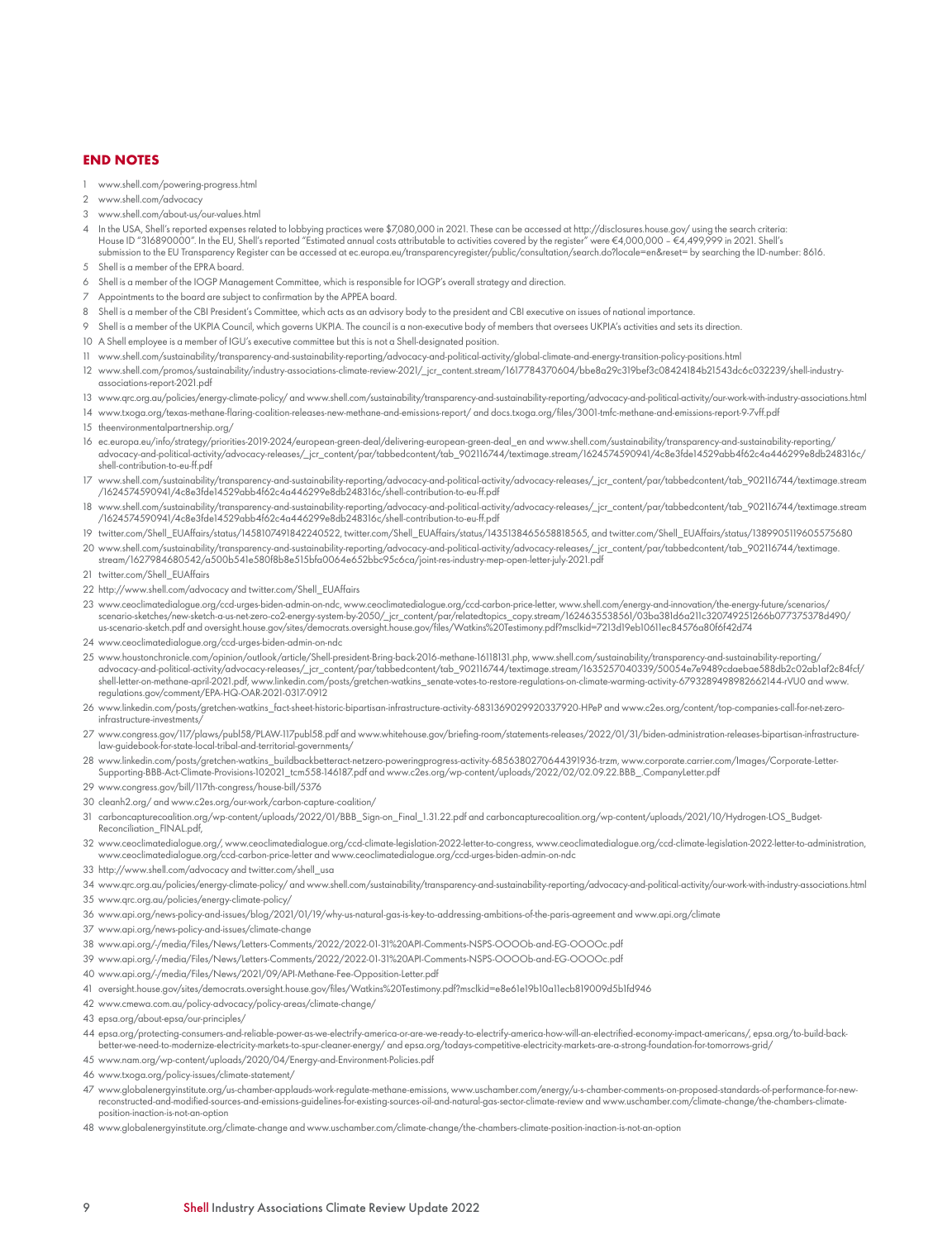## **CAUTIONARY NOTE**

The companies in which Shell plc directly and indirectly owns investments are separate legal entities. In this 2022 Industry Associations Climate Review Update "Shell", "Shell Group" and "Group" are sometimes used for convenience where references are made to Shell plc and its subsidiaries in general. Likewise, the words "we", "us" and "our" are also used to refer to Shell plc and its subsidiaries in general or to those who work for them. These terms are also used where no useful purpose is served by identifying the particular entity or entities. ''Subsidiaries'', "Shell subsidiaries" and "Shell companies" as used in this 2022 Industry Associations Climate Review Update refer to entities over which Shell plc either directly or indirectly has control. Entities and unincorporated arrangements over which Shell has joint control are generally referred to as "joint ventures" and "joint operations", respectively. "Joint ventures" and "joint operations" are collectively referred to as "joint arrangements". Entities over which Shell has significant influence but neither control nor joint control are referred to as "associates". The term "Shell interest" is used for convenience to indicate the direct and/or indirect ownership interest held by Shell in an entity or unincorporated joint arrangement, after exclusion of all third-party interest.

This 2022 Industry Associations Climate Review Update contains forwardlooking statements (within the meaning of the U.S. Private Securities Litigation Reform Act of 1995) concerning the financial condition, results of operations and businesses of Shell. All statements other than statements of historical fact are, or may be deemed to be, forward-looking statements. Forward-looking statements are statements of future expectations that are based on management's current expectations and assumptions and involve known and unknown risks and uncertainties that could cause actual results, performance or events to differ materially from those expressed or implied in these statements. Forward-looking statements include, among other things, statements concerning the potential exposure of Shell to market risks and statements expressing management's expectations, beliefs, estimates, forecasts, projections and assumptions. These forward-looking statements are identified by their use of terms and phrases such as "aim", "ambition", ''anticipate'', ''believe'', ''could'', ''estimate'', ''expect'', ''goals'', ''intend'', ''may'', "milestones", ''objectives'', ''outlook'', ''plan'', ''probably'', ''project'', ''risks'', "schedule", ''seek'', ''should'', ''target'', ''will'' and similar terms and phrases. There are a number of factors that could affect the future operations of Shell and could cause those results to differ materially from those expressed in the forward-looking statements included in this 2022 Industry Associations Climate Review Update, including (without limitation): (a) price fluctuations in crude oil and natural gas; (b) changes in demand for Shell's products; (c) currency fluctuations; (d) drilling and production results; (e) reserves estimates; (f) loss of market share and industry competition; (g) environmental and physical risks; (h) risks associated with the identification of suitable potential acquisition properties and targets, and successful negotiation and completion of such transactions; (i) the risk of doing business in developing countries and countries subject to international sanctions; (j) legislative, judicial, fiscal and regulatory developments including regulatory measures addressing climate change; (k) economic and financial market conditions in various countries and regions; (l) political risks, including the risks of expropriation and renegotiation of the terms of contracts with governmental entities, delays or advancements in the approval of projects and delays in the reimbursement for shared costs; (m) risks associated with the impact of pandemics, such as the COVID-19 (coronavirus) outbreak; and (n) changes in trading conditions. No assurance is provided that future dividend payments will match or exceed previous dividend payments. All forward-looking statements contained in this 2022 Industry Associations Climate Review Update are expressly qualified in their entirety by the cautionary statements contained or referred to in this section. Readers should not place undue reliance on forward-looking statements. Additional risk factors that may affect future results are contained in Shell plc's Form 20-F for the year ended December 31, 2021 (available at www.shell.com/investor and www.sec.gov). These risk factors also expressly qualify all forward-looking statements contained in this 2022 Industry Associations Climate Review Update and should be considered by the reader. Each forward-looking statement speaks only as of the date of this 2022 Industry Associations Climate Review Update, April 5, 2022. Neither Shell plc nor any of its subsidiaries undertake any obligation to publicly update or revise any forward-looking statement as a result of new information, future events or other information. In light of these risks, results could differ materially from those stated, implied or inferred from the forward-looking statements contained in this 2022 Industry Associations Climate Review Update.

Also, in this 2022 Industry Associations Climate Review Update we may refer to Shell's "Net Carbon Footprint" or "Net Carbon Intensity", which include Shell's carbon emissions from the production of our energy products, our suppliers' carbon emissions in supplying energy for that production and our customers' carbon emissions associated with their use of the energy products we sell. Shell only controls its own emissions. The use of the term Shell's "Net Carbon Footprint" or "Net Carbon Intensity" are for convenience only and not intended to suggest these emissions are those of Shell plc or its subsidiaries.

Shell's operating plan, outlook and budgets are forecasted for a ten-year period and are updated every year. They reflect the current economic environment and what we can reasonably expect to see over the next ten years. Accordingly, they reflect our Scope 1, Scope 2 and Net Carbon Footprint (NCF) targets over the next ten years. However, Shell's operating plans cannot reflect our 2050 net-zero emissions target and 2035 NCF target, as these targets are currently outside our planning period. In the future, as society moves towards net-zero emissions, we expect Shell's operating plans to reflect this movement. However, if society is not net zero in 2050, as of today, there would be significant risk that Shell may not meet this target.

This 2022 Industry Associations Climate Review Update may contain certain forward-looking Non-GAAP measures such as cash capital expenditure and divestments. We are unable to provide a reconciliation of these forward-looking Non-GAAP measures to the most comparable GAAP financial measures because certain information needed to reconcile those Non-GAAP measures to the most comparable GAAP financial measures is dependent on future events some of which are outside the control of Shell, such as oil and gas prices, interest rates and exchange rates. Moreover, estimating such GAAP measures with the required precision necessary to provide a meaningful reconciliation is extremely difficult and could not be accomplished without unreasonable effort. Non-GAAP measures in respect of future periods which cannot be reconciled to the most comparable GAAP financial measure are calculated in a manner which is consistent with the accounting policies applied in Shell plc's consolidated financial statements.

The contents of websites referred to in this 2022 Industry Associations Climate Review Update do not form part of this 2022 Industry Associations Climate Review Update.

We may have used certain terms, such as resources, in this 2022 Industry Associations Climate Review Update that the United States Securities and Exchange Commission (SEC) strictly prohibits us from including in our filings with the SEC. Investors are urged to consider closely the disclosure in our Form 20-F, File No 1-32575, available on the SEC website www.sec.gov.